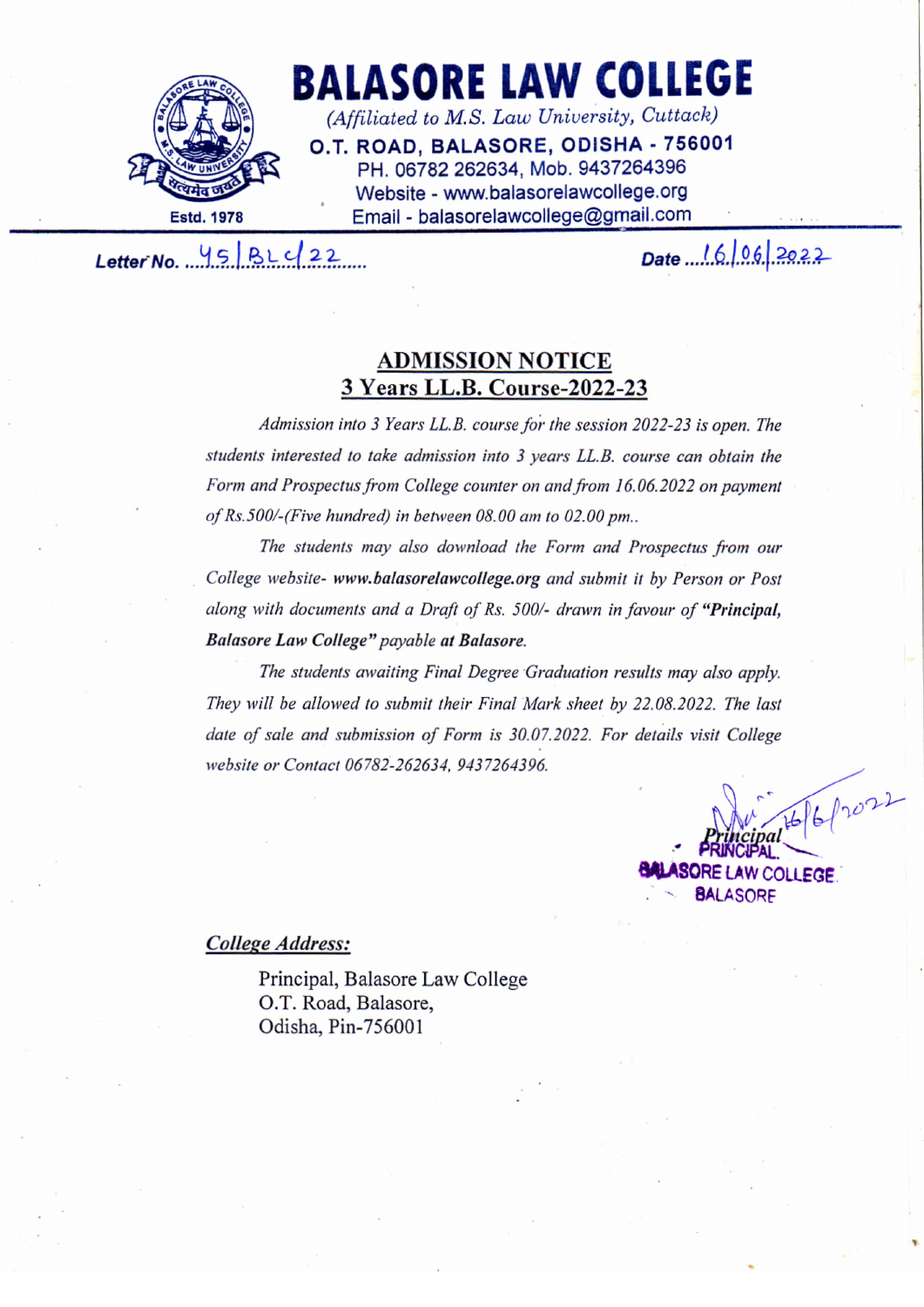| $3/41\,\mathrm{Hz}$<br>$(0)$ $\mathbb{R}$ $\mathbb{R}$ $\mathbb{R}$ $\mathbb{R}$ $\mathbb{R}$<br>ବାଲେଶ୍ୱର୍ ଆଇନ ମହାବିଦ୍ୟାଳୟ<br>O.T. ROAD, BALASORE, ODISHA - 756001                                                                                      |                                                                                                                                                                                                                                                                                            |                                                                 |  |  |
|---------------------------------------------------------------------------------------------------------------------------------------------------------------------------------------------------------------------------------------------------------|--------------------------------------------------------------------------------------------------------------------------------------------------------------------------------------------------------------------------------------------------------------------------------------------|-----------------------------------------------------------------|--|--|
| SI. No.                                                                                                                                                                                                                                                 | Ph. 06782 262634, Mob. - 94372 64396                                                                                                                                                                                                                                                       | Paste a recent<br>Passport size<br><b>Colour Photo</b><br>here. |  |  |
| <b>Estd. 1978</b><br>(Affiliated to: Madhusudan Law University, Cuttack)<br>RECOGNISED BY GOVT. OF ODISHA & APPROVED BY THE BAR COUNCIL OF INDIA, NEW DELHI<br><b>APPLICATION FORM FOR ADMISSION INTO 3 YRS LL.B. COURSE</b><br>For the Session 2022-23 |                                                                                                                                                                                                                                                                                            |                                                                 |  |  |
| <i>Index No.</i>                                                                                                                                                                                                                                        | <b>For Office use only</b>                                                                                                                                                                                                                                                                 |                                                                 |  |  |
| $Category: \dots \dots \dots \dots \dots \dots \dots \dots \dots$                                                                                                                                                                                       |                                                                                                                                                                                                                                                                                            |                                                                 |  |  |
|                                                                                                                                                                                                                                                         |                                                                                                                                                                                                                                                                                            |                                                                 |  |  |
| Date of Admission :                                                                                                                                                                                                                                     | Verifying Officer                                                                                                                                                                                                                                                                          | Principal                                                       |  |  |
| 1. Name of Applicant<br>(in Block Letters)<br>2. Father's Name<br><b>Mother's Name</b><br>3.<br>4. Permanent Address                                                                                                                                    | and the control of the control of the control of the control of the control of the control of the control of the<br>,我们也不能在这里的时候,我们也不能在这里的时候,我们也不能会在这里的时候,我们也不能会在这里的时候,我们也不能会在这里的时候,我们也不能会在这里的时候,我们也不<br>,我们也不能在这里的时候,我们也不能在这里的时候,我们也不能会在这里的时候,我们也不能会在这里的时候,我们也不能会在这里的时候,我们也不能会在这里的时候,我们也不 |                                                                 |  |  |
| 5. Address for<br>Correspondence                                                                                                                                                                                                                        |                                                                                                                                                                                                                                                                                            |                                                                 |  |  |
| Date of Birth<br>6.                                                                                                                                                                                                                                     |                                                                                                                                                                                                                                                                                            |                                                                 |  |  |
| 7.<br><b>Guardian Mob. No.</b><br>8.                                                                                                                                                                                                                    | WhatsApp no (Student's ) <u>Contract Contract Contract Contract Contract Contract Contract Contract Contract Contract Contract Contract Contract Contract Contract Contract Contract Contract Contract Contract Contract Contrac</u>                                                       |                                                                 |  |  |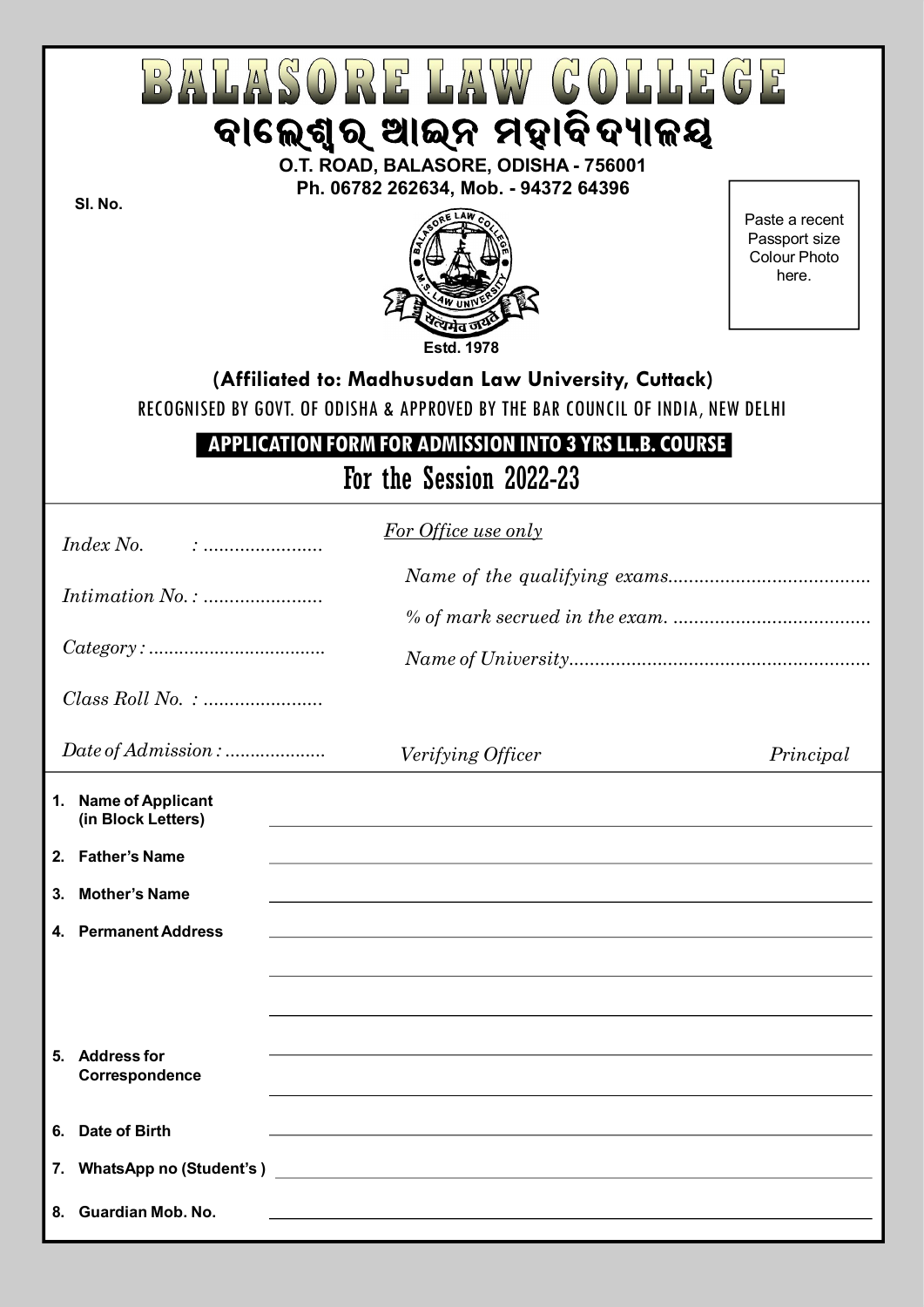| 9. Email ID                                                                                                                                                                                                                                                                                                                 |                                         |                                                                                                      |                            |                                |                               |                        |  |
|-----------------------------------------------------------------------------------------------------------------------------------------------------------------------------------------------------------------------------------------------------------------------------------------------------------------------------|-----------------------------------------|------------------------------------------------------------------------------------------------------|----------------------------|--------------------------------|-------------------------------|------------------------|--|
| 10. Nationality                                                                                                                                                                                                                                                                                                             |                                         |                                                                                                      |                            |                                |                               |                        |  |
|                                                                                                                                                                                                                                                                                                                             |                                         |                                                                                                      |                            |                                |                               |                        |  |
|                                                                                                                                                                                                                                                                                                                             |                                         | 15. CASTE (SC/ST/OBC/SEBC) (Attach photocopy of the certificate) ___________________________________ |                            |                                |                               |                        |  |
|                                                                                                                                                                                                                                                                                                                             |                                         |                                                                                                      |                            |                                |                               |                        |  |
|                                                                                                                                                                                                                                                                                                                             |                                         |                                                                                                      |                            |                                |                               |                        |  |
|                                                                                                                                                                                                                                                                                                                             |                                         | 18. Whether Physically handicapped (If YES attach Photocopy of Certificate) ———————————————          |                            |                                |                               |                        |  |
| 19. Whether employed <u>example and the set of the set of the set of the set of the set of the set of the set of the set of the set of the set of the set of the set of the set of the set of the set of the set of the set of t</u><br>(If Yes, permission letter from the employer should be attach with the application) |                                         |                                                                                                      |                            |                                |                               |                        |  |
|                                                                                                                                                                                                                                                                                                                             | 20. Details of Academic Qualifications: |                                                                                                      |                            |                                |                               |                        |  |
| <b>Examination</b><br><b>Passed</b>                                                                                                                                                                                                                                                                                         | <b>University or</b><br><b>Board</b>    | Name of the School or<br><b>College</b>                                                              | Year & Month<br>of Passing | <b>Maximum</b><br><b>Marks</b> | <b>Total Marks</b><br>secured | $%$ of<br><b>Marks</b> |  |
| H.S.C. or<br><b>Equivalent</b><br>(10th)                                                                                                                                                                                                                                                                                    |                                         |                                                                                                      |                            |                                |                               |                        |  |
| +2 Arts/Sc/Com<br>or equivalent<br>(Council)                                                                                                                                                                                                                                                                                |                                         |                                                                                                      |                            |                                |                               |                        |  |
| <b>B.A./ B.Sc./</b><br>B.Com. or any<br>Equivalent<br><b>Examination</b>                                                                                                                                                                                                                                                    |                                         |                                                                                                      |                            |                                |                               |                        |  |
| <b>Post Graduate</b><br><b>Examination</b><br>(If any)                                                                                                                                                                                                                                                                      |                                         |                                                                                                      |                            |                                |                               |                        |  |

*Attach Photo copies of mark sheets and certificates of all the exam. passed.*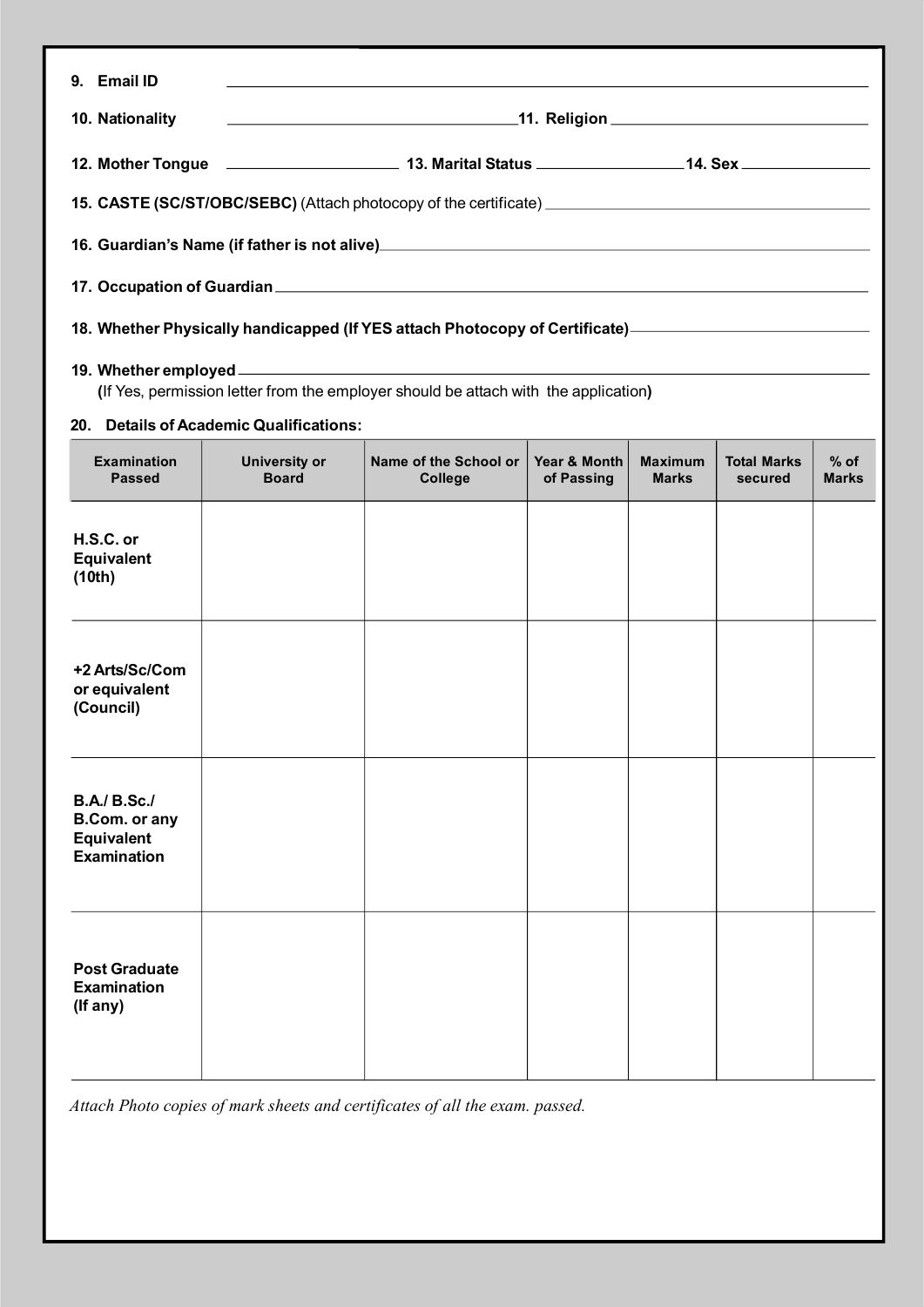# **DECLARA T I O N**

I \_\_\_\_\_\_\_\_\_\_\_\_\_\_\_\_\_\_\_\_\_\_\_\_\_\_\_\_\_\_\_\_\_\_\_\_\_\_\_\_\_\_\_\_\_\_\_\_\_\_\_\_\_\_\_\_\_\_\_\_\_\_\_\_\_\_\_\_\_\_\_\_

hereby declare that all particulars stated in this application are true to the best of my knowledge and belief. I have read the information brochure and I shall abide by the terms and conditions there in. In the event of suppression or distortion of any fact, I will be denied the opportunity to take admission and if already admitted my admission / degree acquired is liable for cancellation. I undertake that the decision of the principal, Balasore Law College regarding my admission to 3years LL.B. course is final and I shall abide by the decision. Further If admitted, I promise to abide by the rules and norms of discipline of the college and University.

Date: Signature of the applicant

#### **DOCUMENTS REQUIRED**

- 1. Photo
- 2. College Leaving Certificate
- 3. Migration Certificate

#### **UNDERTAKING**

I do hereby declare that, I will submit my CLC & MC within 15 days from the date of my admission, otherwise my admission will be cancelled.

*.............................. ....................................................................*

*Date- (Signature)*

## **INDEX CARD**

Name

Date of Deposit of Form

Index No.

*Principal*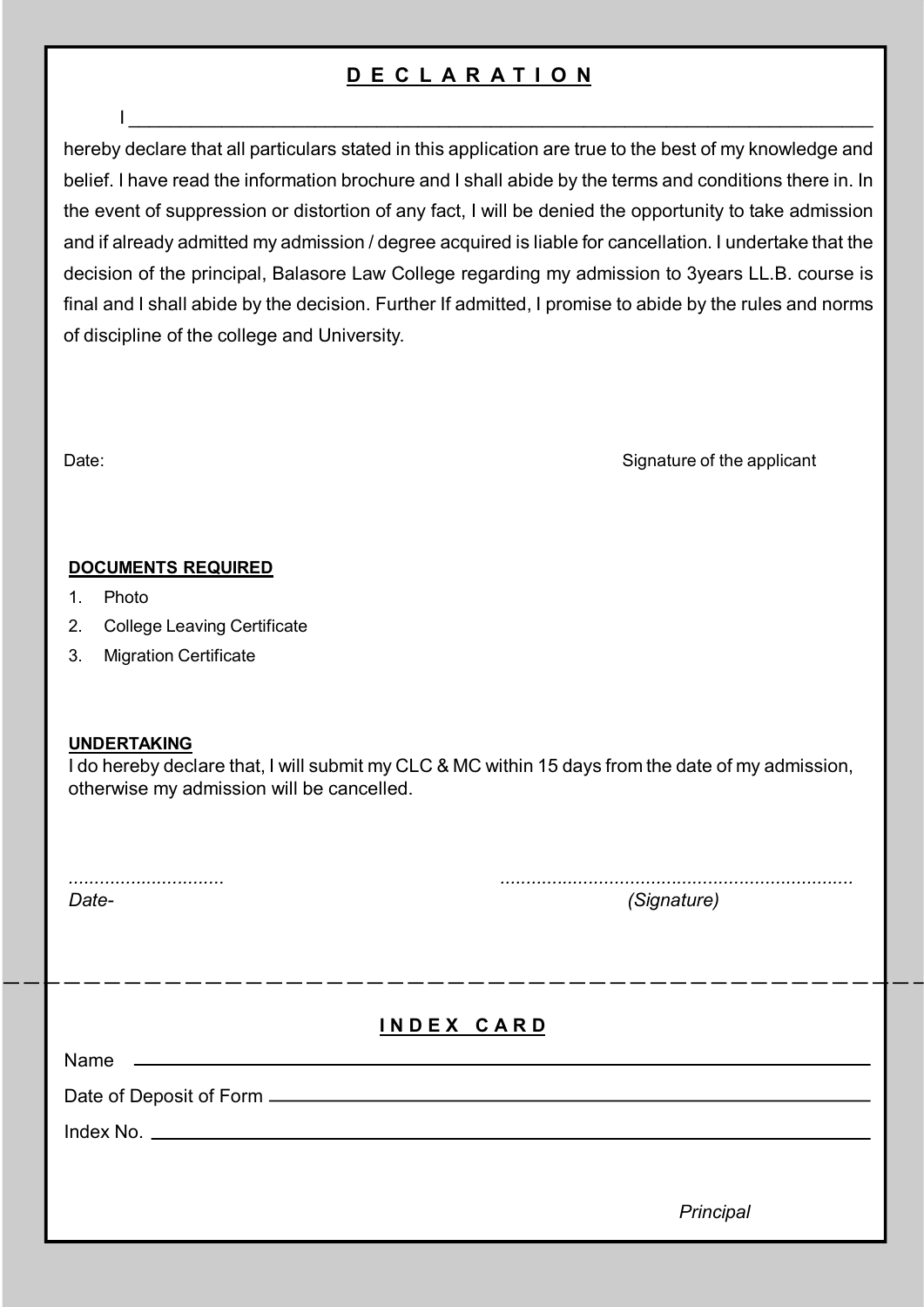| $1_{\cdot}$ | PAYMENT DETAILS<br>Application fee: Rs . 500/- (CASH DEPOSIT / ONLINE) |
|-------------|------------------------------------------------------------------------|
|             |                                                                        |
| 2.          | <b>ADMISSION FEE:</b>                                                  |
|             | Rs. 15,000/- (Fifteen thousand only)                                   |
|             |                                                                        |
|             | Mode of Payment : DD / ONLINE                                          |
|             |                                                                        |
|             |                                                                        |
|             |                                                                        |
|             |                                                                        |
|             |                                                                        |
|             |                                                                        |
|             |                                                                        |
|             |                                                                        |
|             |                                                                        |
|             |                                                                        |
|             |                                                                        |
|             |                                                                        |
|             |                                                                        |
|             |                                                                        |
|             |                                                                        |

Name, Address and Mob. no. of applicant-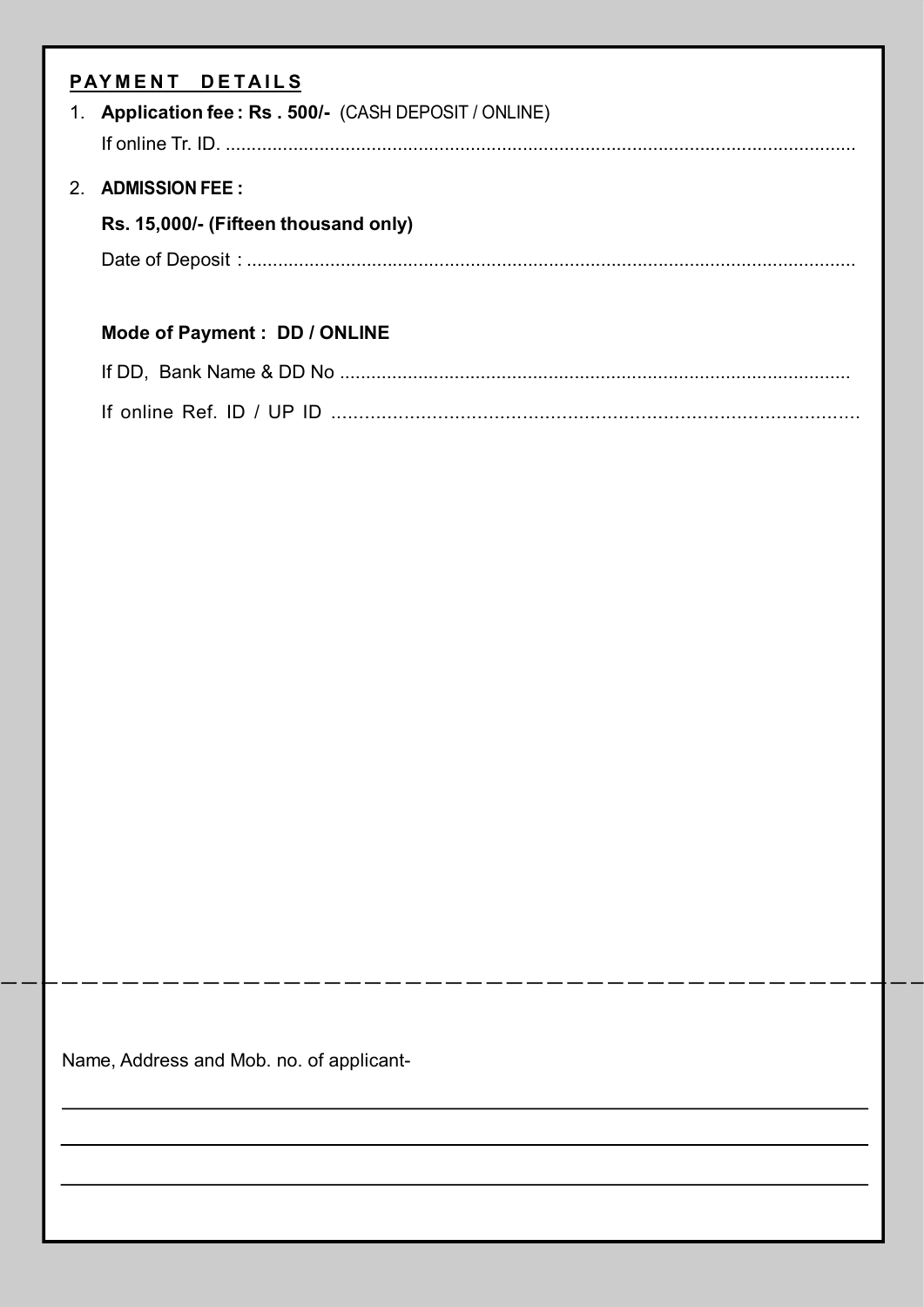#### **1. ABOUT THE COLLEGE:**

The BALASORE LAW COLLEGE is a Premier Institution, which imparts Legal Education and is the only one in the district of Balasore. The origin of the college dates back to the year 1978. The college functions in it's own building at O.T. Road, Balasore. The primary objective of this Institution is not only to impart legal education but also to create avenues for spread of legal knowledge among citizens and also to create legal awareness among the weak and vulnerable sections of the society. In the course of time this institution has earned name and fame for itself and it has been the cradle for judges, Ministers, Legislators, Lawyers of eminence, Executives, Corporate personnel and social activists of yesterdays and today. A student of this Institution automatically becomes a proud successor of this glorious heritage. Teaching style of this Institution is not a business and each student is treated as a budding legal scientist. All efforts of this Institution is to make its students reach the height of professional excellence.

#### **2. COURSES OFFERED:**

Balasore Law College imparts teaching in Three Years LL.B. Course. The Course has been designed by Madhusudan Law University taking into consideration the recommendations suggested by the Bar Council of India and the UGC.

#### **3. STUDENT STRENGTH:**

The student strength of the course is 240 per year.

#### **4. RESERVATION:**

Subject to eligibility and proof of belonging to the quota category, reservation of seats will be as follows:

- i. SC 8% and ST 12% of the sanctioned strength of the College. These seats are not interchangeable among themselves.
- ii. 1% of the seats for self/daughter/wife of Ex-servicemen.
- iii.3% of seats for Physically Handicapped students with more than 40% disability. (Certificate from CDMO or equivalent officer is to be furnished.)
- iv. In any of the above reserved category, the balance lying, if any (after admitting the students of that category) shall be filled up by the general candidate as per the merit list.

#### **5. WEIGHTAGE:**

Weightage & special consideration will be given in the following cases:

- A. **Sports**: The following categories of sports persons will be given admission/weightage under the sport category subject to selection of a maximum of 2% of total number of seats.
- i. Representing the country at International level- Direct Admission.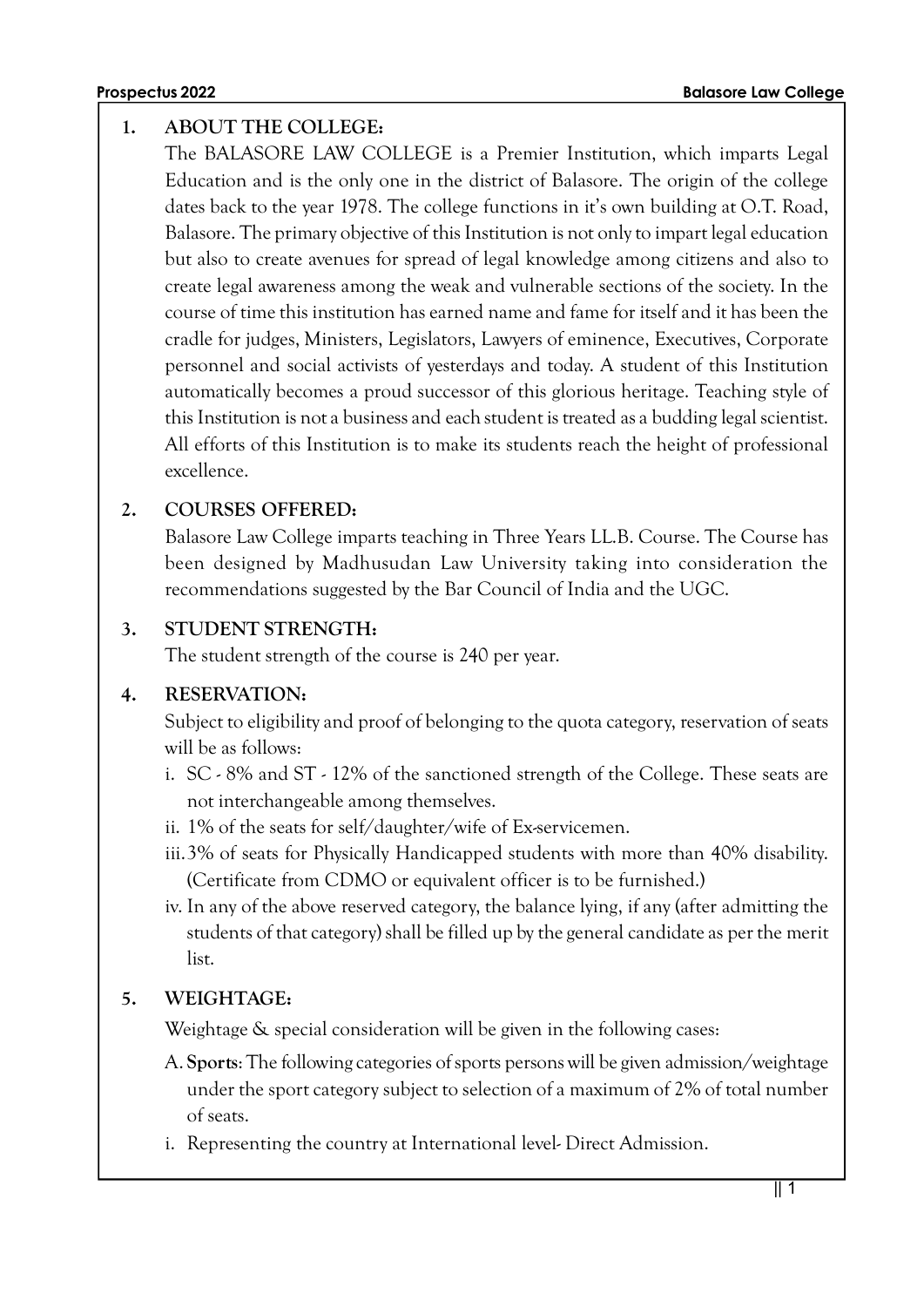- ii. Representing the State at National Level 10% additional mark over the aggregate.
- iii.Representing the University at Inter University level 5% additional mark over the aggregate.
- iv. The above mentioned sports must be recognized or organized by the Director of Sports or University Sports Council. In order to get the weightage in sports the concerned applicant must have participated in the respective competitions within three years before the date of application for admission.
- **N.B.:** The above rules regarding reservations and weightage are however subject to rules framed by the Govt. of Odisha in this regard from time to time. The merit list in ultimate drawn by the Institution shall be final for all purposes.

#### **6. ELIGIBILITY FOR ADMISSION INTO 3 YEARS LL.B. COURSE:**

An applicant who has successfully completed +3 Examination in any stream or equivalent from a recognized University of India of from any Institution constituted or recognized by the Union or by the state Government, shall be eligible for admission into 3yreat LL.B. Degree Course.

The candidate belonging to the general (Unreserved) category shall have to secure at least 45% of the total marks in aggregate and the candidates belonging to SC/ST category shall have to secure at least 40% of the total marks in aggregate for admission into the course.

There shall be no relaxation of marks in minimum eligibility for admission.

Such minimum qualifying marks shall not automatically entitle a person to get admission in any centre of legal education / Law College.

#### **7. DURATION OF COURSE:**

i. The duration of three year LL.B. course shall be of six semesters (THREE academic years)

ii. The course leading to three years LL.B. course shall be conducted in semester system in not less than 18 weeks with not less than 30 lecture hours per week including tutorials, moot court exercises, seminars etc., provided there shall be at least 24 lecture hour per week.

iii. The 30 lecture hours shall be divided into five lecture hours and one tutorial for each paper per week.

#### **8. ATTENDANCE:**

I. No candidate shall be allowed to take the end semester examination in a subject if she / he has not attended at least 75% of take classes in all the subjects taken together for each semester, including moot court exercises, tutorials and practical training.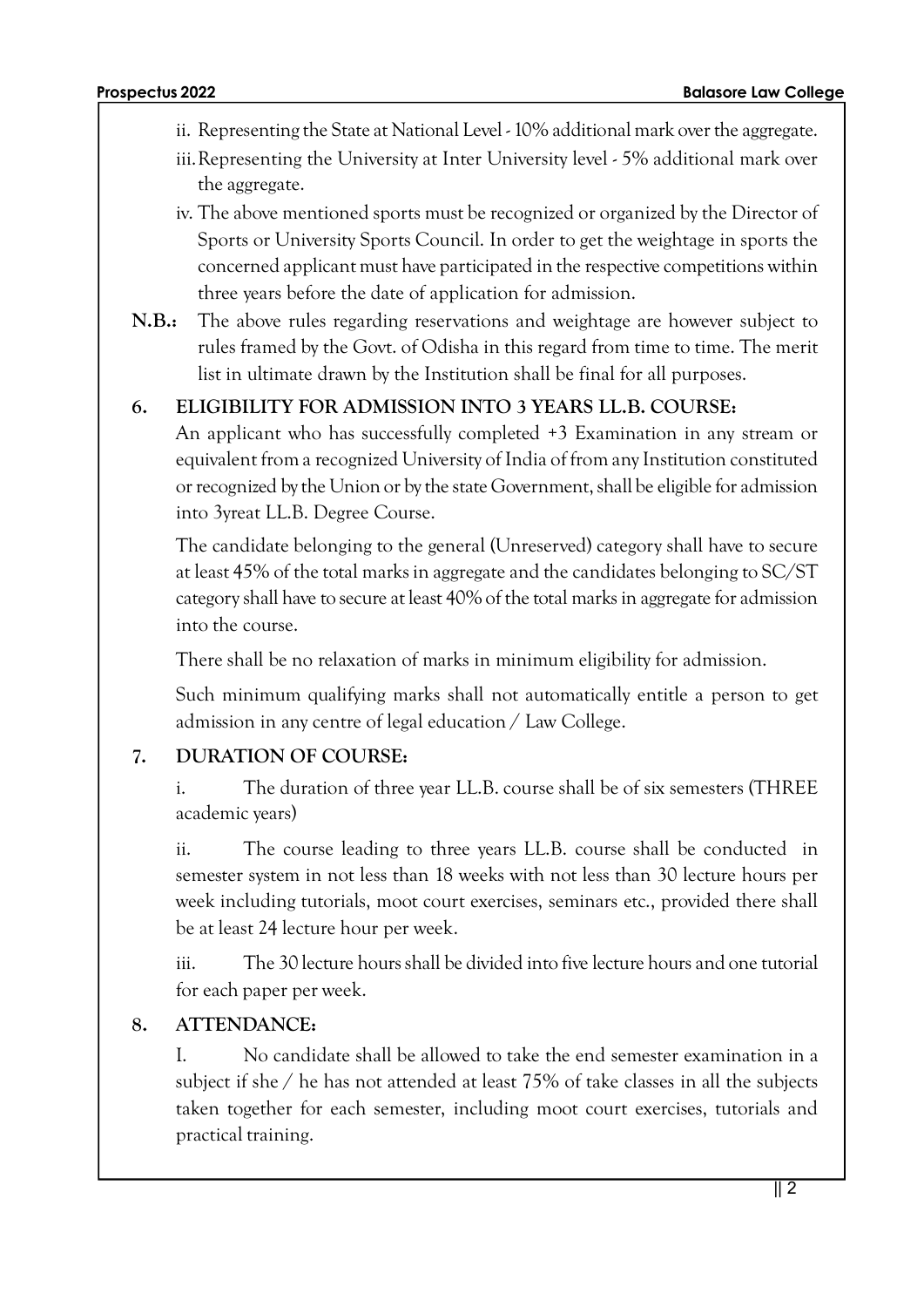II. Candidate may prefer an application before the Vice-Chancellor citing a reasonable ground for failure to attend 75% of the classes.

III. The Vice-Chancellor may grant not more than 9 percent of class room attendance to a candidate in such case i.e., every student must attend at least minimum 66 percent of the classes in aggregate.

A candidate who represents the Institution in any State National/ International level academic activities, i.e., seminar, moot court etc and sports activities with the prior permission of Vice-Chancellor, their absence in the class may be considered as present for the period attended or participated.

## **9. APPLICATION FOR ADMISSION:**

Application form along with prospectus can be obtained from the office of Balasore Law College on payment of Rs.500/- in person. Application from may also be upload online (www.balasorelawcollege.org). The duly filled in application form along with required documents, scan copy and fee is to be submitted.

## **10. LAST DATE OF SALE AND SUBMISSION OF FORM:**

Sale and submission of Application Form for admission into 3years LL.B. Course starts from 16th June 2022. The last date of form sale and submission will be notified separately in college website (www.balasorelawcollege.org)

## **11. SELECTION OF CANDIDATES FOR ADMISSION:**

Selection will be made strictly on mark basis taking into consideration the aggregate marks of the qualifying examination. All admissions are provisional and the admission cannot be claimed as matter of right. Merit and good conduct of the applicant are the basis of selection for admission into this college. Suppression of facts or giving incorrect information by the applicant if detected at any time shall render the selection / admission invalid. The decision of the principal in matters of selection for admission shall be binding and final.

## **12. DOCUMENTS TO BE ATTACHED WITH THE APPLICATION FORM:**

Application form must be submitted within the scheduled period along with following self attested documents-

- i Photo copies of Mark sheets & Certificates of 10th, 12th & Degree Examinations.
- ii One passport size photograph to be pasted in the space provided.
- iii Photo copy of caste Certificate (In case of SC/ST/OBC/SEBC candidates)
- iv Photocopy of Physically Handicapped Certificate (In case of PH candidates)
- v Money Receipt of the form purchased from the college.
- vi Downloaded Application form (For online applicants)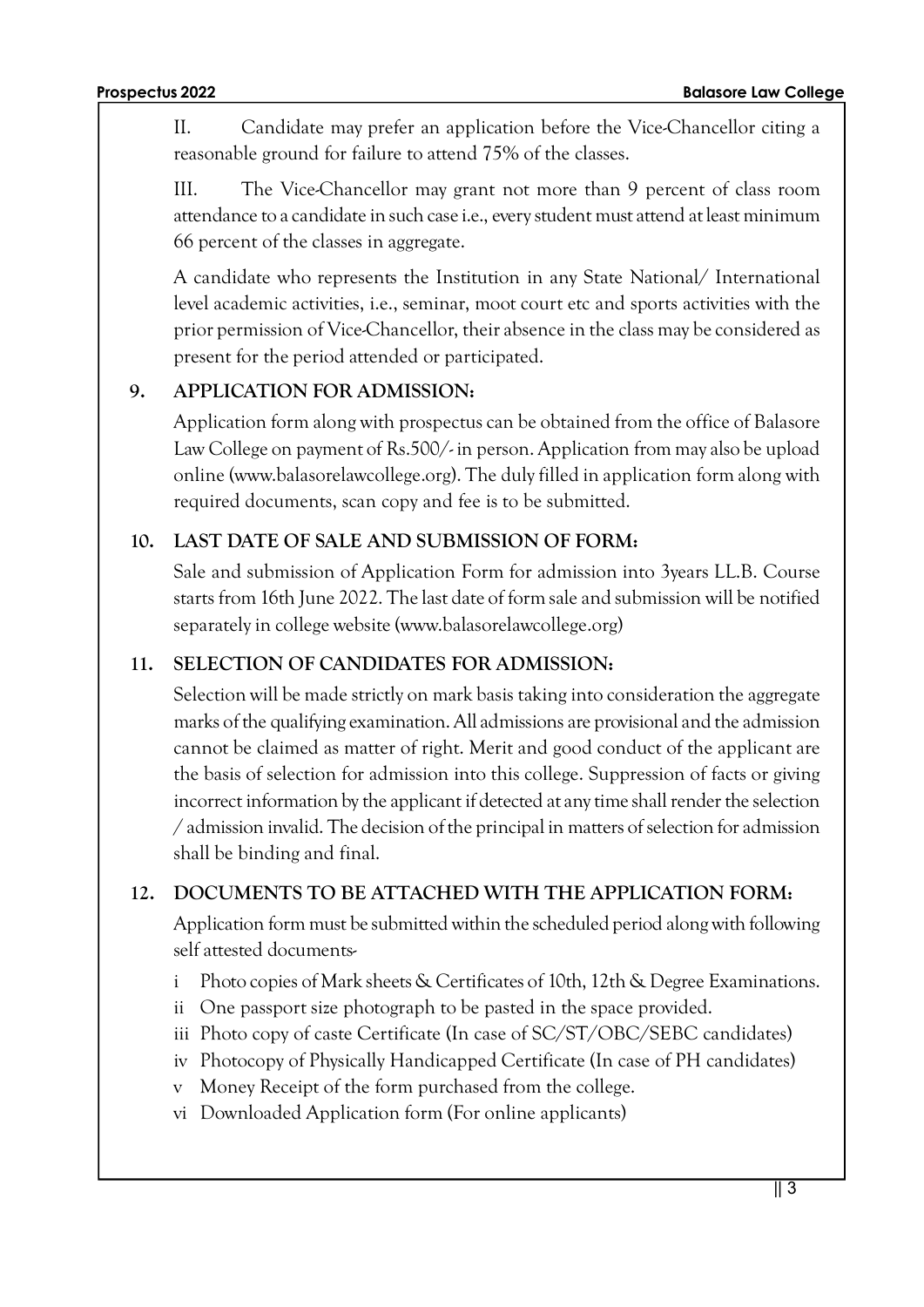#### **13. PROCEDURE FOR ADMISSION INTO 3 YEARS LL.B. COURSE:**

Intimation for admission would be sent to the selected applicants by their email . Selected candidates are required to produce the following documents at the time of admission-

- a. Intimation letter.
- b. Original College/course Leaving Certificate of the last attended College/University.
- c. Original Certificate / Provisional certificate and mark sheet of the qualifying exam.
- d. Matriculation (H.S.C.) Mark sheet and Certificate.
- e. +2 Mark sheet and Certificate in original.
- f. Migration Certificatein original.
- g. Four copies of Colour passport size photographs & one stamp size photo for I. Card.
- h. In case of duplicate CLC an affidavit showing that the original CLC is not used in any other educational Institution.
- i. Caste or other backward class Certificate (In case of SC/ST/OBC/SECBC candidates).
- j. Handicapped certificate (In case of PH candidates) issued by Medical Board.

## **14. COLLEGE LIBRARY:**

Balasore Law College library has got an independent and well equipped library with sufficient number of Reference and Text books & dictionaries to cater to the needs of the students. Besides the College also subscribes several reputed Law Journals, Periodicals, Reports, Digests, etc. Reading Room facility is also available to the students. The library has 30 computer with wifi facility.

#### **15. HOSTEL:**

The college has it's own Ladies Hostel to accommodate about 60 students. Students interested to stay in the hostel may apply to principal after admission. The admission to hostel will made as per rule.

#### **16. SYLLABUS:**

The syllabus for the Three Year LL.B. Degree Course has been prepared by Madhusudan Law University taking in to consideration the norms and guidelines prescribed by the Bar Council of India. The Course has been divided into Six Semesters spread over 30 papers.

The syllabus for first two semesters are given here. The syllabus for other semesters will be provided later on.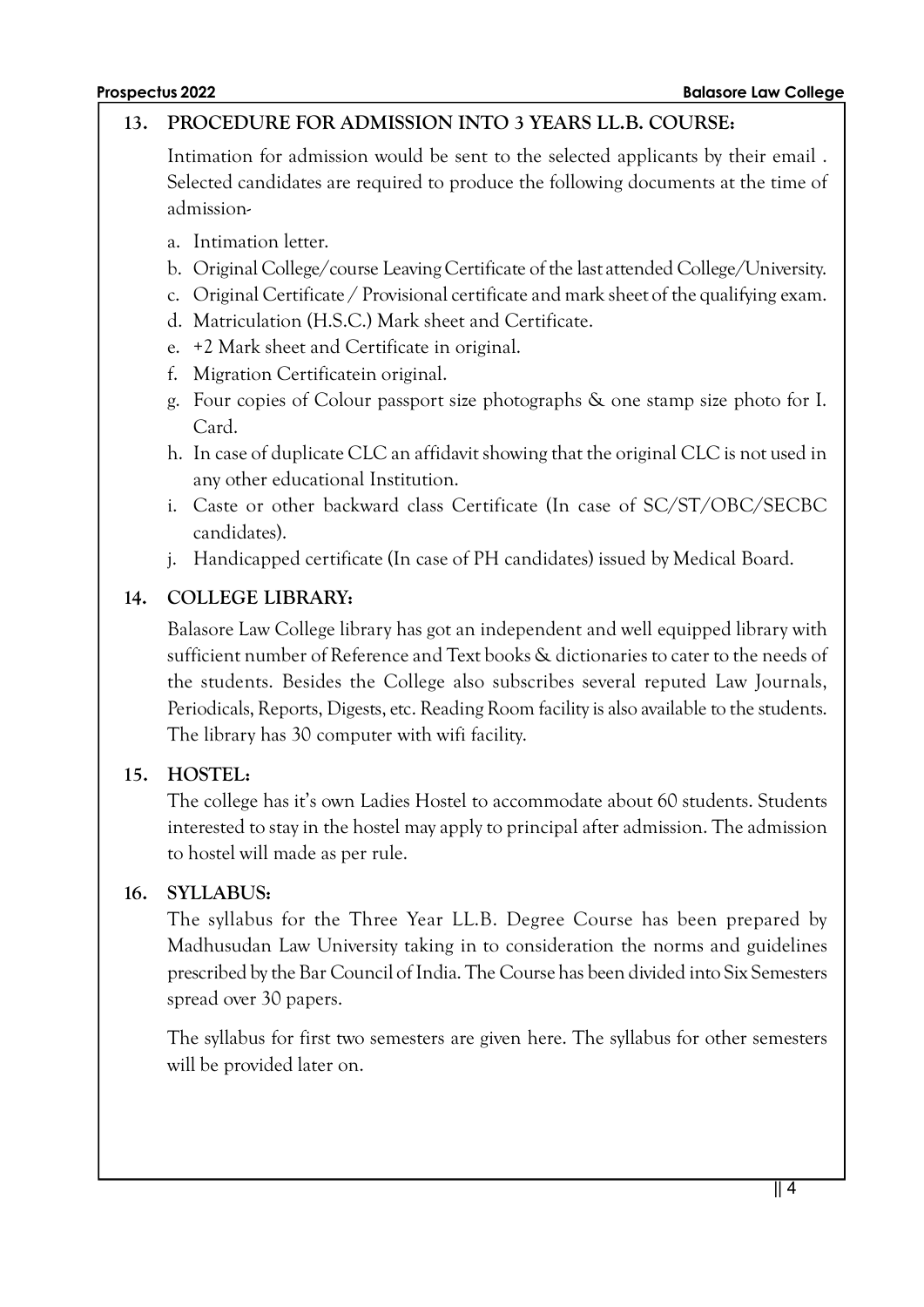#### **SYLLABUS FOR 3 Years LL.B. COURSE**

#### **FIRST SEMESTER**

- P-I Constitutional Law-I
- P-II Law of Contract-I
- P-III Law of Crimes (IPC)
- P-IV Environmental Law
- P-V Law of Torts including Motor Vehicle accident & Consumer Protection laws.

#### **SECOND SEMESTER**

- P-I Constitutional Law-II
- P-II Law of Contract-II
- P-III Administrative Law
- P-IV Law of Crimes
- P-V Law of Evidence

## **THIRD SEMESTER**

- P-I Family Law-I
- P-II Public International law
- P-III Jurisprudence
- P-IV Company Law
- P-V Practical Paper (Professional Ethics, Accountability)

## **FOURTH SEMESTER**

- P-I Family Law-II
- P-II Law of Property
- P-III Arbitration, Conciliation & Alternative Dispute Resolution System.
- P-IV Interpretation of statute / Humanitarian and Refugee Law / Child and law / JJ Act.
- P-V Banking Law / RTI / Penology and victimology.

## **FIFTH SEMESTER**

- P-I Civil Procedure Code
- P-II Labour Law-I
- P-III Drafting, Pleading and conveyancing.
- P-IV Intellectual Property Rights / Competition Law / Media Law
- P-V Insurance law / Human Right Law and Practice / Women and Criminal law

## **SIXTH SEMESTER**

- P-I Labour Law-II
- P-II Principle of Taxation Laws
- P-III Mediation (with conciliation)
- P-IV Moot Court (Practical Paper)
- P-V Land Laws / Private International law / International Trade law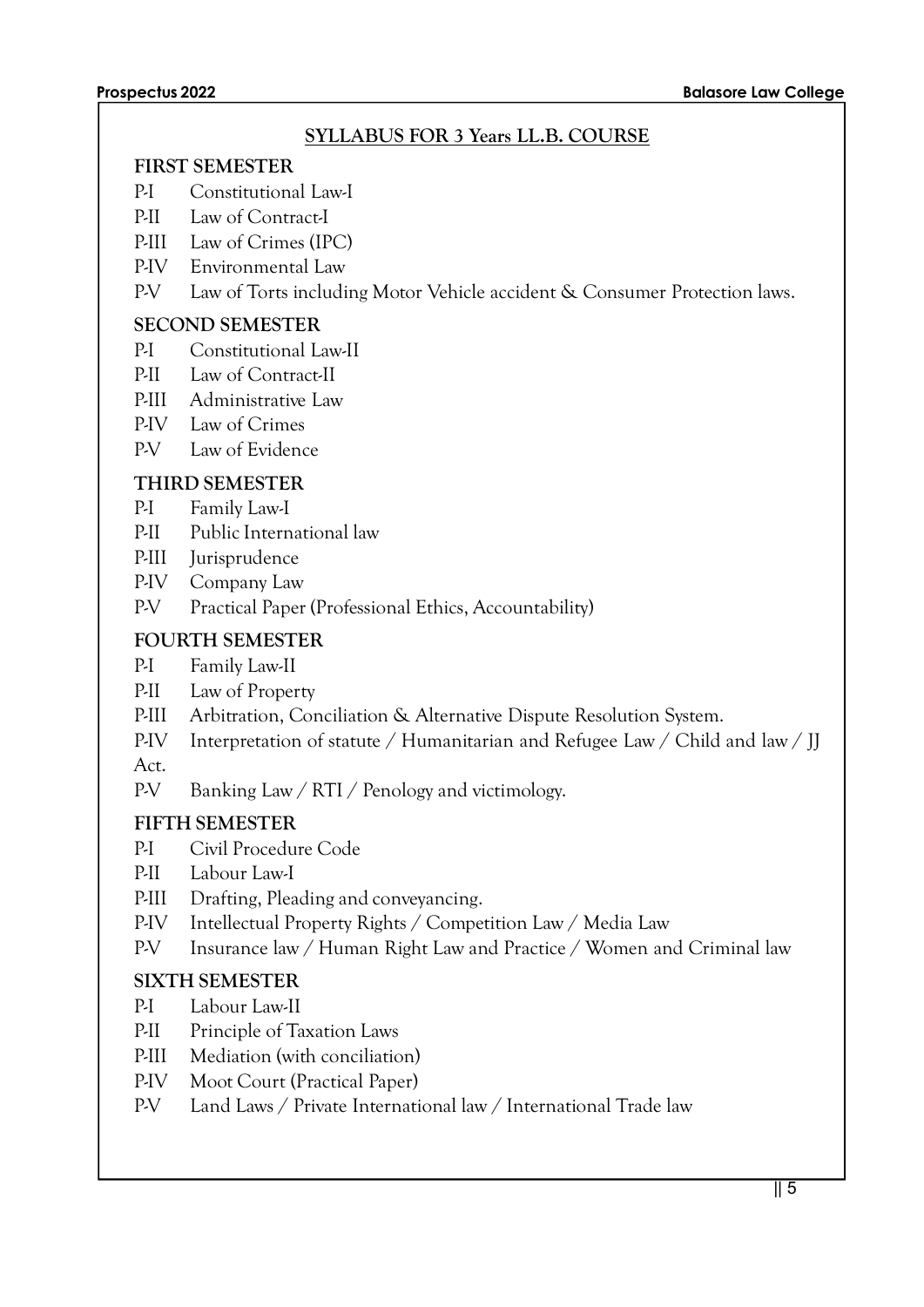**N.B.-** The syllabus and exam. pattern is subject to change as per decission of the Madhusudan Law University.

#### **17. FACULTIES:**

Balasore Law College has highly educated and well experienced faculties to teach students.

## **18. SEMESTER EXAMINATION RULES :**

Each subject paper shall be of 100 marks. For evaluation, the overall structure of the distribution of marks in end semester examination shall be such that 30 marks shall be allotted to Internal Assessments during the Semester, while 70 Marks shall be allotted for the End Semester Examinations. Theory examination system shall be as per details given below:

## **A. INTERNAL ASSESSMENT-30 MARKS**

**i.**The distribution of the marks for the Internal Assessment is given below:

|      | <b>Internal Assessment</b>                                                   | 30 Marks                                                                      |  |
|------|------------------------------------------------------------------------------|-------------------------------------------------------------------------------|--|
|      | Mid-Semester test                                                            | 15 marks                                                                      |  |
|      | Written Assignment/Moot Court exercise                                       | 10 marks                                                                      |  |
|      |                                                                              | (5 marks for Written Assignment                                               |  |
| $\&$ |                                                                              |                                                                               |  |
|      |                                                                              | 5 marks for Oral Presentation)                                                |  |
|      | Attendance                                                                   | 5 marks                                                                       |  |
|      |                                                                              |                                                                               |  |
| ii.  |                                                                              | The mid Semester examination shall consists of two questions from first two   |  |
|      |                                                                              | units and the candidate is required to answer one question carrying 15 marks. |  |
|      |                                                                              |                                                                               |  |
| iii. | The distribution of marks for the attendance is given below:                 |                                                                               |  |
|      | Attendance                                                                   | Marks allotted                                                                |  |
|      | 76%-80%                                                                      | 2 marks                                                                       |  |
|      | 81%-85%                                                                      | 3 marks                                                                       |  |
|      | 86%-90%                                                                      | 4 marks                                                                       |  |
|      | 91% above                                                                    | 5 marks                                                                       |  |
|      |                                                                              |                                                                               |  |
| iv.  |                                                                              | Where a candidate fails to take examinations in any one of more subjects or   |  |
|      | has failed to secure the minimum pass marks in one or more papers or in      |                                                                               |  |
|      | aggregate, her/his internal assessment marks shall be carried forward to the |                                                                               |  |
|      | subsequent examinations.                                                     |                                                                               |  |
|      |                                                                              |                                                                               |  |
|      |                                                                              |                                                                               |  |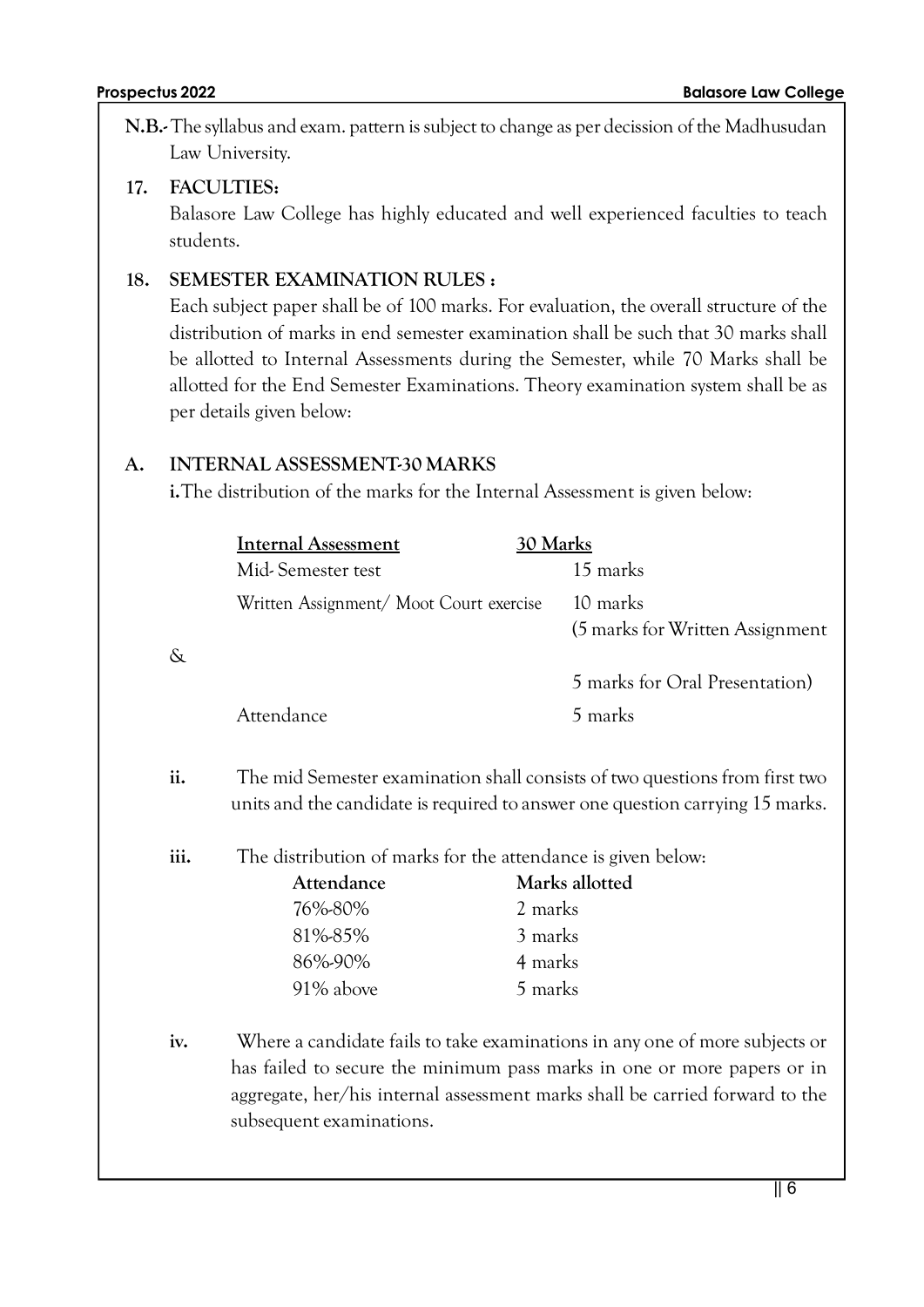**v.** In case, any candidate fails to secure 50 percent marks in the internal assessment, she/he shall appear in the next respective semester (i.e. first, third, fifth semester and second, fourth and sixth semester)

#### **B. END SEMESTER EXAMINATION AND EVALUATION FOR 70 MARKS.**

- i. The Controller of Examinations, Madhu Sudan Law University shall notify the examination schedule on completion of courses.
- ii. The question paper will have nine questions. Question 1 is compulsory and shall have four short questions from all the four units and each question carries 3.5 marks. The paper setter is required to set eight questions with two questions from each unit i.e. Unit I to Unit IV. The candidate shall have to attempt four questions, selecting one question from each Unit. Each question carries 14 marks.

## **19. READMISSION:**

An eligible student is required to take readmission on deposit of fees in each next semester after every six months. A student admitted into 3years LL.B. course is required to take readmission into 2nd, 3rd, 4th, 5th, & 6th, semesters course only when he became eligible. Normally 2nd, 4th & 6th semester readmission takes place in the month of December every year and 3rd, 5th sem. in the month of May. Students must follow the notice being issued by the college authority relating to dates and fees of readmission or else his/her studentship may be ceased.

## **20. AWARD OF DEGREE:**

On successful completion of the Course and examinations (all the semesters) the candidates will be awarded the LL.B. degree by the Madhusudan Law University i.e. within 5 years from the year of admission.

## **21. CAMPUS DISCIPLINE:**

A student of this college (Balasore Law College) must behave and conduct himself/ herself in a disciplined manner both inside and outside the College premises. He/ she must abide by all the rules and regulations prescribed from time to time by the College Authorities and shall not conduct himself/herself in any manner prejudicial to the honour and dignity of the Institution. The campus of the College is strictly a no-smoking and non-alcoholic Zone. Any deviation from this will be seriously viewed which shall attract strong action from the authorities. Ragging and Sexual Harassment are also strictly prohibited. Strong disciplinary proceeding shall be initiated against the student violating these, which may result in severe punishment including suspension and expulsion from the Institution. The decision of the principal with regard to the matters not covered in this prospectus or with regard to any dispute arising out of the interpretation of any clause/clauses of the prospectus, shall be final and binding.